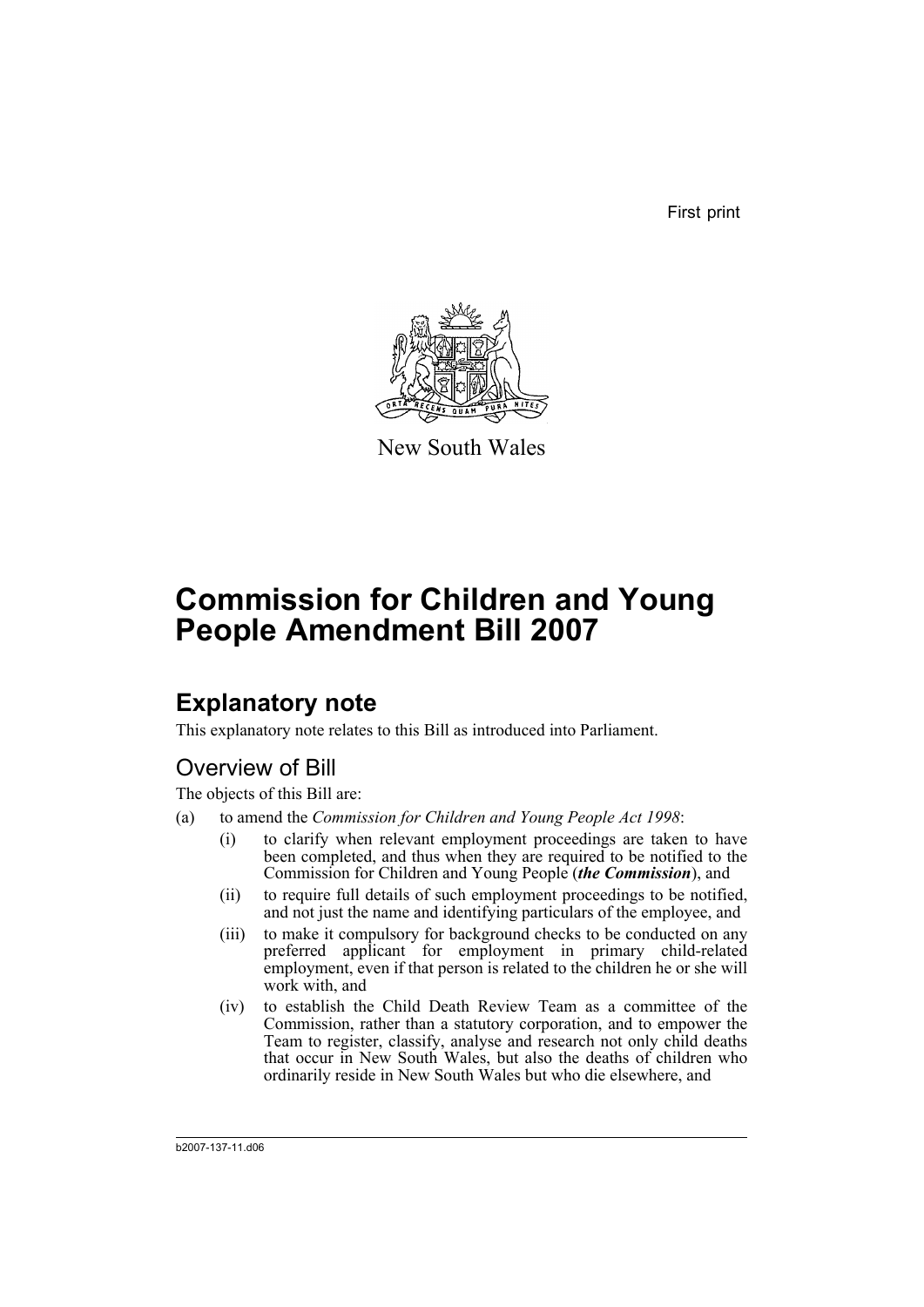Explanatory note

- (v) to empower the Commission to charge fees for the issue of certain certificates, and
- (vi) to make other minor amendments, and
- (b) to amend the *Parliamentary Electorates and Elections Act 1912* to require the Commissioner of Police, the Registrars of courts and certain other persons to provide the Commission for Children and Young People with access to information that the Commission requires for the purposes of the conduct of audits of the child-related conduct declarations of candidates for election who are subsequently elected to Parliament.

## Outline of provisions

**Clause 1** sets out the name (also called the short title) of the proposed Act.

**Clause 2** provides for the commencement of the proposed Act on the date of assent.

**Clause 3** is a formal provision that gives effect to the amendments to the *Commission for Children and Young People Act 1998* set out in Schedule 1.

**Clause 4** is a formal provision that gives effect to the amendment to the *Parliamentary Electorates and Elections Act 1912* set out in Schedule 2.

**Clause 5** repeals two amending Acts that contain uncommenced provisions concerning relevant employment proceedings.

**Clause 6** provides for the repeal of the proposed Act after the amendments made by the proposed Act have commenced. Once the amendments have commenced the proposed Act will be spent and section 30 of the *Interpretation Act 1987* provides that the repeal of an amending Act does not affect the amendments made by that Act.

### **Schedule 1 Amendment of Commission for Children and Young People Act 1998**

**Schedule 1 [1]** updates a reference to the Act that regulates the annual reporting of the Commission, which was formerly a Department, but is now a statutory corporation.

**Schedule 1 [2]** updates a cross-reference to the Act under which a defined term is defined.

**Schedule 1 [3] and [10]** make it clear that relevant employment proceedings, the completion of which is required to be notified to the Commission, include all proceedings (and not just disciplinary proceedings) involving either reportable conduct by an employee or an act of violence committed by an employee in the course of employment and in the presence of a child.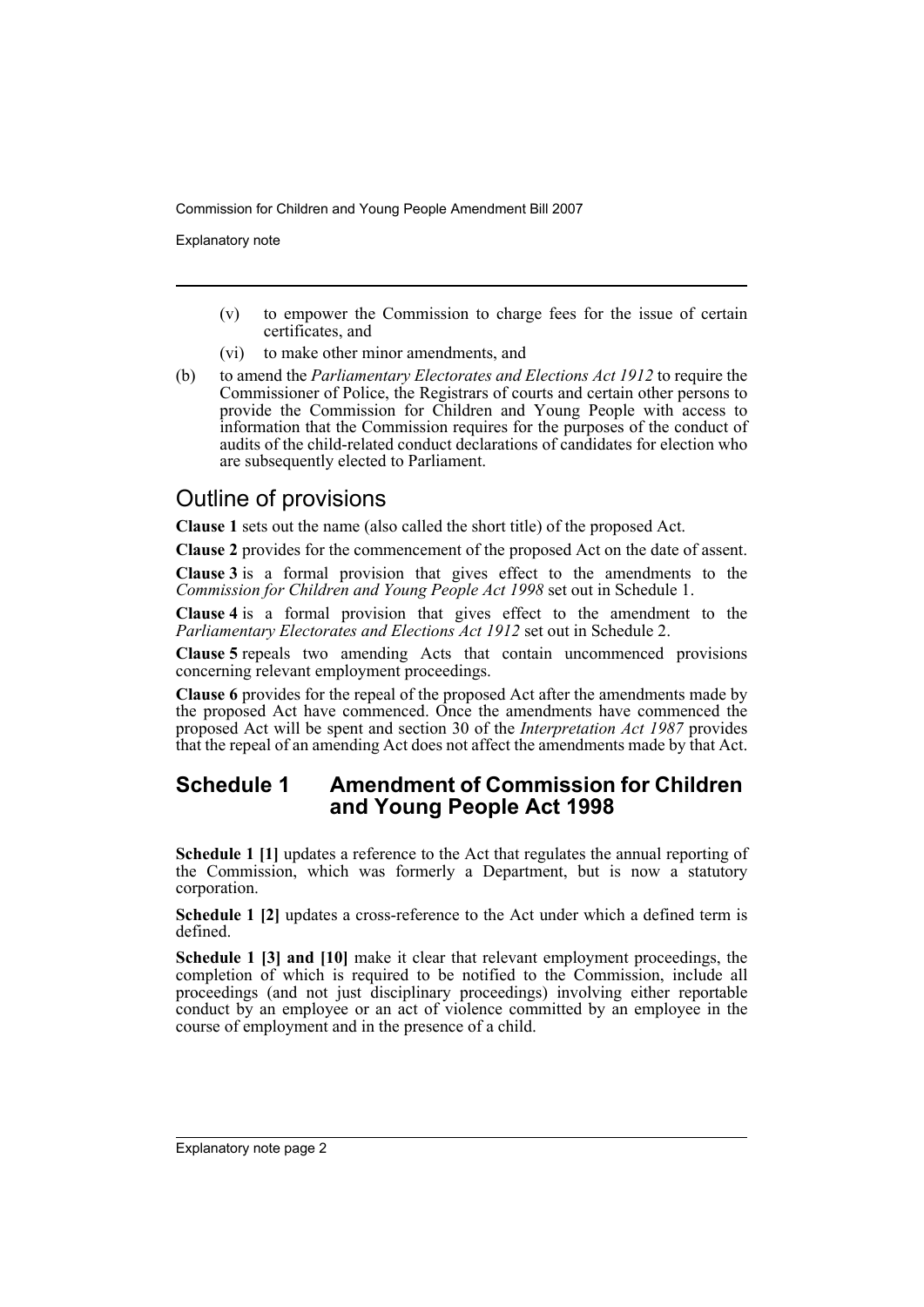Explanatory note

**Schedule 1 [4] and [6]** narrow the operation of an existing exemption, so that people who are preferred applicants for employment in primary child-related employment will be subject to background checking regardless of whether they are related to the children they work with. Such people will continue to be exempt from the prohibitions on certain persons (prohibited persons) applying for child-related employment with such children, undertaking such employment or remaining in such employment. To achieve this result, the exemption is transferred to the Division that imposes those prohibitions.

**Schedule 1 [5]** empowers the Commission to charge fees for the issue of certificates to self-employed persons, certifying that the persons are not prohibited persons within the meaning of the *Commission for Children and Young People Act 1998*.

**Schedule 1 [7]** omits a redundant provision about a review that has already occurred.

**Schedule 1 [8]** makes it clear that relevant employment proceedings are completed, and are therefore required to be reported to the Commission, when a finding has been made by an employer as to whether the alleged reportable conduct, or the alleged commission of an act of violence, occurred or may have occurred, and a decision has been made by the employer as to what action (if any) is to be taken against the employee in respect of the finding.

**Schedule 1 [9]** requires an employer who notifies the Commission that relevant employment proceedings have been completed to also notify sufficient details of the proceedings concerned to the Commission, or an approved screening agency that requests the information, for the purposes of background checking by the Commission or that approved screening agency or for the purposes of the Commission exercising its function of maintaining a database of completed relevant employment proceedings.

**Schedule 1 [11]** establishes the Child Death Review Team as a committee of the Commission, rather than a statutory corporation. The old Team is abolished by Schedule 1 [16].

**Schedule 1 [12]** provides that any function that the Child Death Review Team may exercise with respect to child deaths occurring in New South Wales may also be exercised by the Team in connection with the death of a child dying outside the State while ordinarily resident in the State. The amendment also provides that the Convenor of the Child Death Review Team may enter into an agreement or arrangement for the exchange of information between the Child Death Review Team and an equivalent body of another State or Territory.

**Schedule 1 [13]** empowers the Convenor of the Child Death Review Team to disclose information in a way that gives effect to any such agreement or arrangement.

**Schedule 1 [14]** clarifies that the protection from personal liability provided to the Commission and certain persons is available for anything omitted to be done in good faith in the execution of the *Commission for Children and Young People Act 1998*, as well as for anything done in good faith.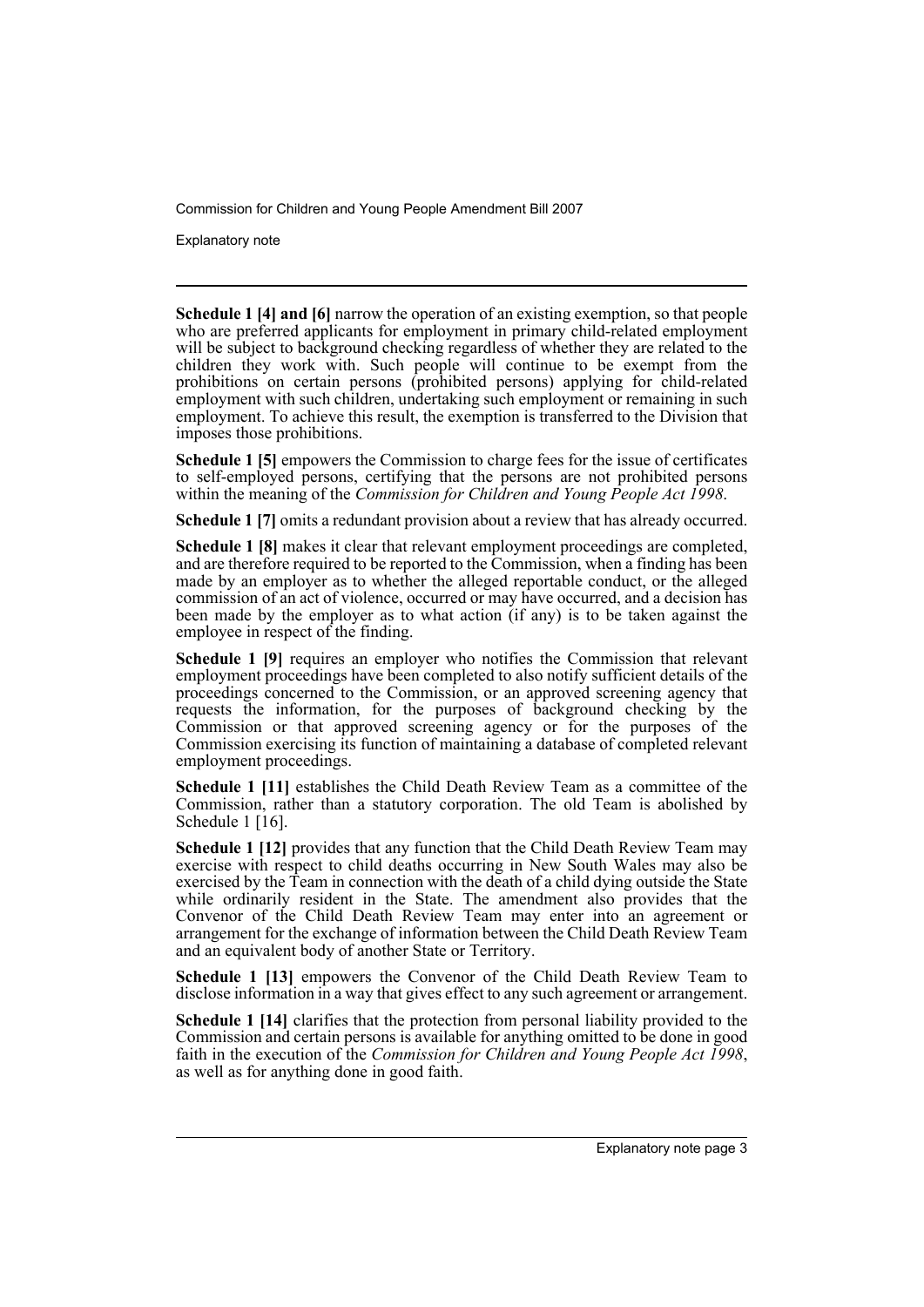Explanatory note

**Schedule 1 [15]** provides for the making of savings and transitional regulations consequent on the enactment of the proposed Act.

**Schedule 1 [16]** makes savings and transitional provisions consequent on the enactment of the proposed Act.

### **Schedule 2 Amendment of Parliamentary Electorates and Elections Act 1912**

**Schedule 2** imposes a duty on the Commissioner of Police, the Registrars of courts and certain other persons prescribed by the regulations to provide the Commission for Children and Young People with access to information that the Commission requires for the purposes of conducting an audit of a child-related conduct declaration made by a candidate for election who is subsequently elected to Parliament. Under the new provision, a person is not prevented from complying with that duty by any provision of any Act or law that otherwise restricts or denies access to records.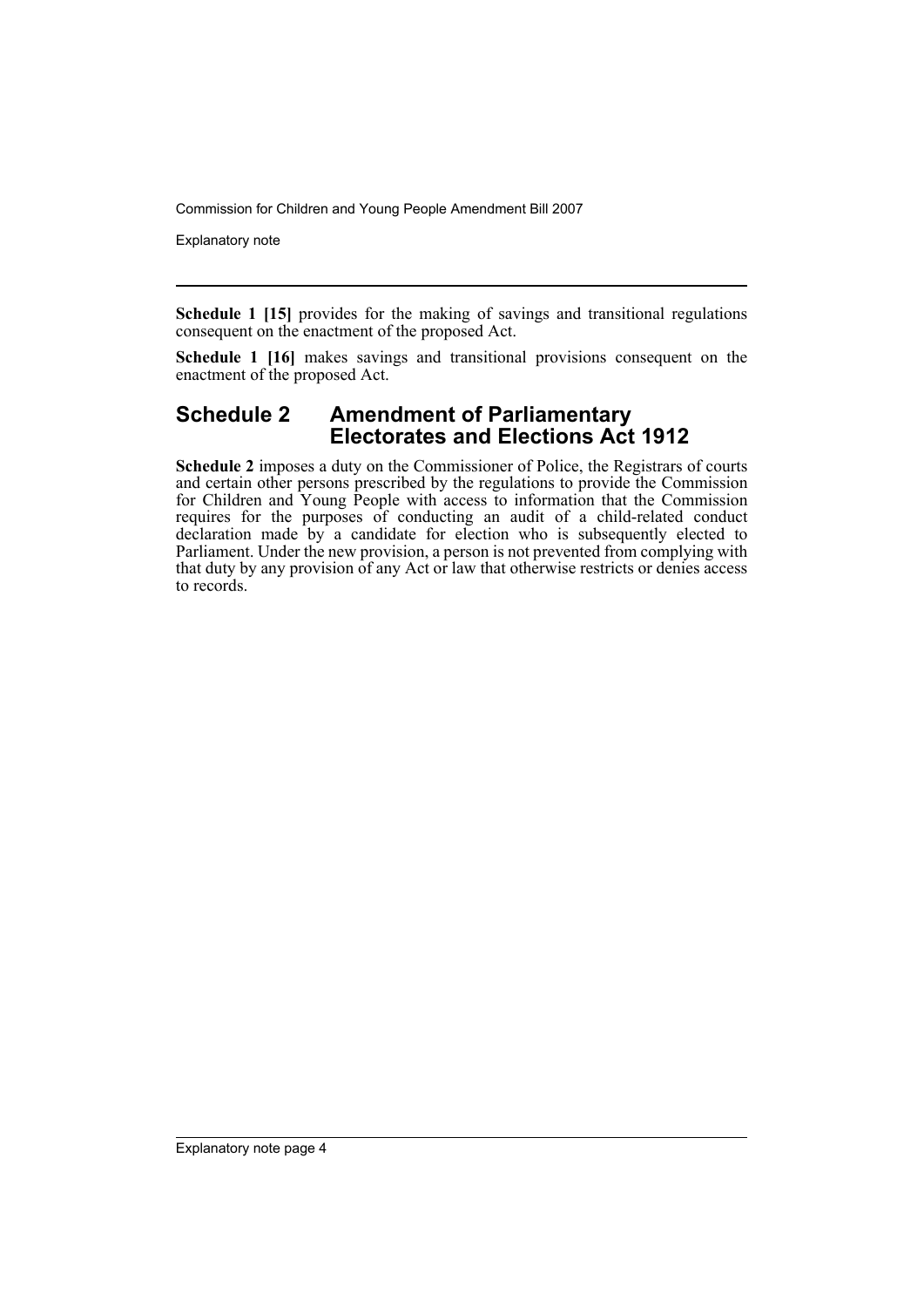First print



New South Wales

# **Commission for Children and Young People Amendment Bill 2007**

## **Contents**

|            |                                                                          | Page |
|------------|--------------------------------------------------------------------------|------|
| 1          | Name of Act                                                              |      |
| 2          | Commencement                                                             |      |
| 3          | Amendment of Commission for Children and Young<br>People Act 1998 No 146 | 2    |
| 4          | Amendment of Parliamentary Electorates and Elections<br>Act 1912 No 41   |      |
| 5          | Repeal of other Acts                                                     | າ    |
| 6          | Repeal of this Act                                                       | 2    |
| Schedule 1 | Amendment of Commission for Children and Young<br>People Act 1998        | 3    |
| Schedule 2 | Amendment of Parliamentary Electorates and Elections<br>Act 1912         |      |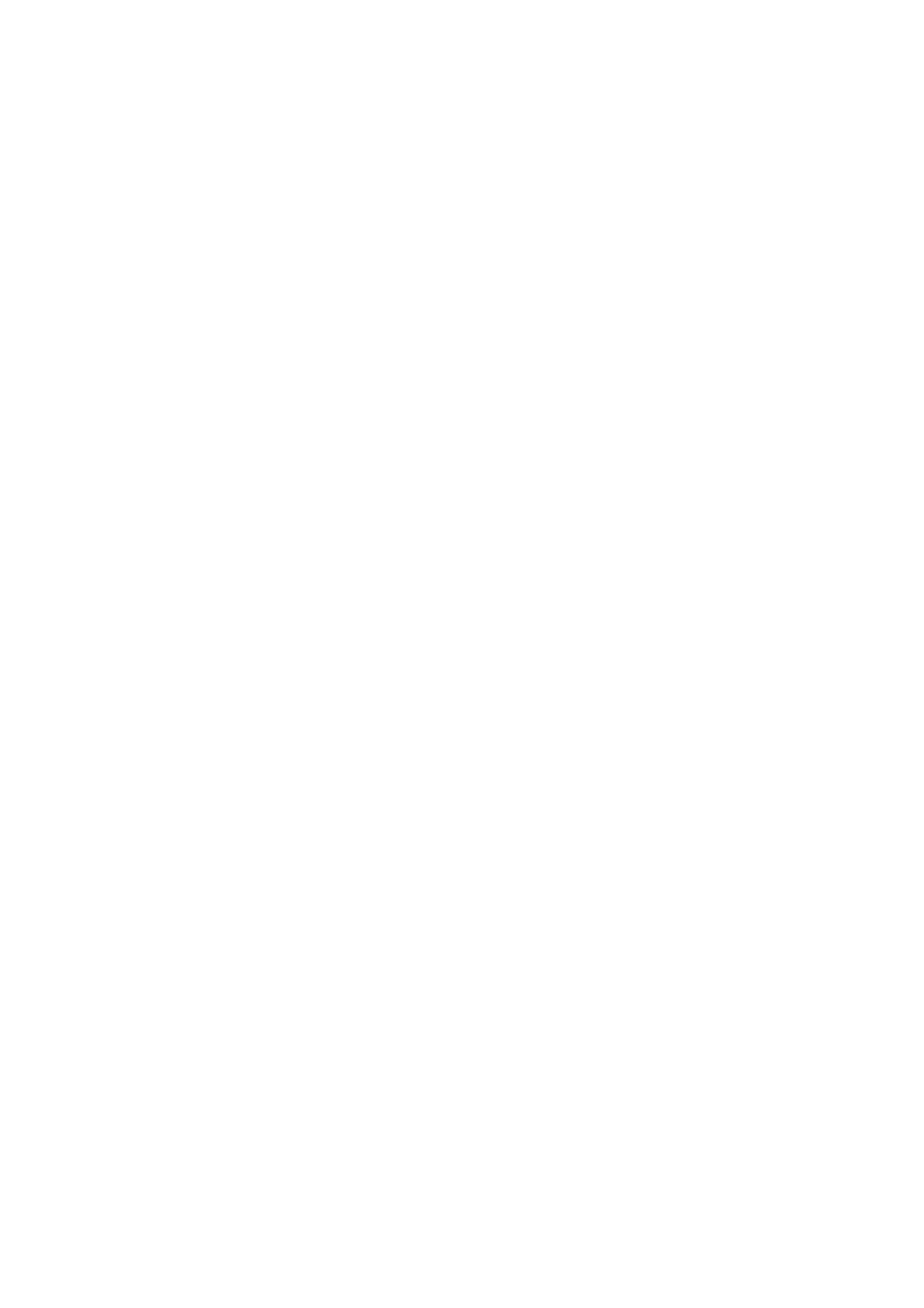

New South Wales

## **Commission for Children and Young People Amendment Bill 2007**

No , 2007

### **A Bill for**

An Act to amend the *Commission for Children and Young People Act 1998* in relation to background checking of applicants for employment, the functions and status of the Child Death Review Team and other matters; and to amend the *Parliamentary Electorates and Elections Act 1912* in relation to the audit of child-related conduct declarations.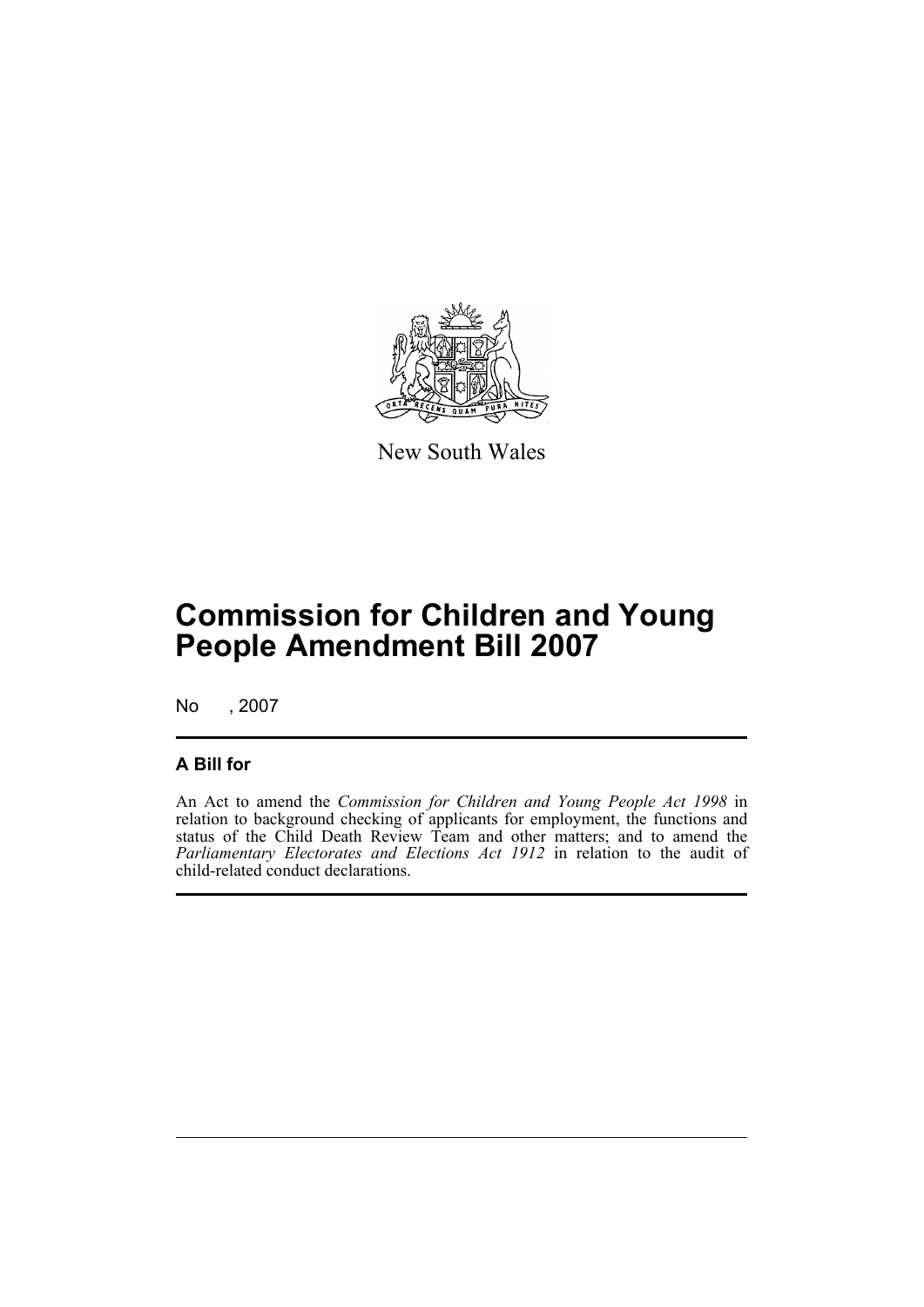<span id="page-7-5"></span><span id="page-7-4"></span><span id="page-7-3"></span><span id="page-7-2"></span><span id="page-7-1"></span><span id="page-7-0"></span>

|              | The Legislature of New South Wales enacts:                                                                                                                       | 1                    |
|--------------|------------------------------------------------------------------------------------------------------------------------------------------------------------------|----------------------|
| 1            | Name of Act                                                                                                                                                      | 2                    |
|              | This Act is the Commission for Children and Young People Amendment<br>Act 2007.                                                                                  | 3<br>$\overline{4}$  |
| $\mathbf{2}$ | <b>Commencement</b>                                                                                                                                              | 5                    |
|              | This Act commences on the date of assent to this Act.                                                                                                            | 6                    |
| 3            | Amendment of Commission for Children and Young People Act 1998<br>No 146                                                                                         | 7<br>8               |
|              | The Commission for Children and Young People Act 1998 is amended<br>as set out in Schedule 1.                                                                    | 9<br>10 <sup>1</sup> |
| 4            | Amendment of Parliamentary Electorates and Elections Act 1912 No 41                                                                                              | 11                   |
|              | The Parliamentary Electorates and Elections Act 1912 is amended as<br>set out in Schedule 2.                                                                     | 12<br>13             |
| 5            | <b>Repeal of other Acts</b>                                                                                                                                      | 14                   |
|              | The following Acts are repealed:                                                                                                                                 | 15                   |
|              | the Child Protection Legislation Amendment Act 2002,<br>(a)                                                                                                      | 16                   |
|              | the Child Protection Legislation Amendment Act 2003.<br>(b)                                                                                                      | 17                   |
| 6            | <b>Repeal of this Act</b>                                                                                                                                        | 18                   |
|              | This Act is repealed on the day following the day on which this Act<br>(1)<br>commences.                                                                         | 19<br>20             |
|              | The repeal of this Act does not, because of the operation of section 30<br>(2)<br>of the <i>Interpretation Act 1987</i> , affect any amendment made by this Act. | 21<br>22             |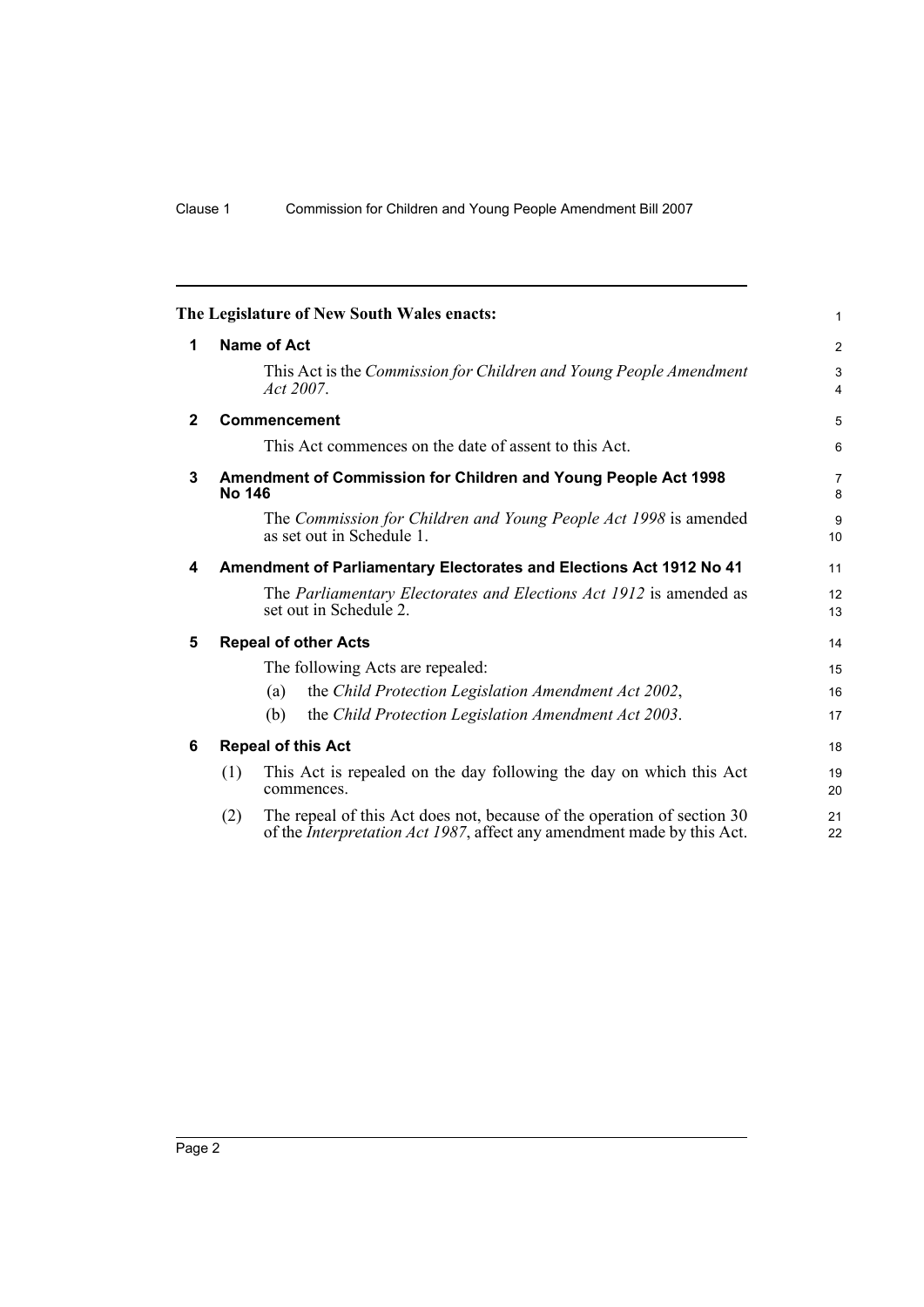Amendment of Commission for Children and Young People Act 1998 Schedule 1

<span id="page-8-0"></span>

| <b>Schedule 1</b> | <b>Amendment of Commission for Children</b> |
|-------------------|---------------------------------------------|
|                   | and Young People Act 1998                   |

(Section 3) **[1] Section 26 Provisions relating to reports to Parliament** Omit "*Annual Reports (Departments) Act 1985*" from section 26 (6). Insert instead "*Annual Reports (Statutory Bodies) Act 1984*". **[2] Section 33 Definitions** Omit "interstate restraint order (within the meaning of Part 15A" from paragraph (b) of the definition of *relevant apprehended violence order* in section 33 (1). Insert instead "external protection order (within the meaning of Division 10 of Part 15A". **[3] Section 33 (1), definition of "relevant employment proceedings"** Omit "disciplinary proceedings (in this State or elsewhere)". Insert instead "proceedings (including disciplinary proceedings), in this State or elsewhere,". **[4] Section 33A Child-related employment to which Part does not apply** Omit the section. **[5] Section 33P Self-employed persons** Insert after section 33P (2) (c): (c1) the charging of fees for the issue of such certificates, being fees prescribed by the regulations, **[6] Section 33PA** Insert after section 33P: **33PA Child-related employment to which Division does not apply** (1) This Division does not apply to the employment of a person in child-related employment if: (a) all the children with whom the person is required to have contact in that employment are related to the person, or (b) all the children with whom the person is required to have contact in that employment are related to the employer and the person is related to the employer. 3 4 5 6 7 8 **9** 10 11 12 13 14 15 16 17 18 19 20 21 22 23 24 25 26 27 28 29 30 31 32

1  $\mathfrak{p}$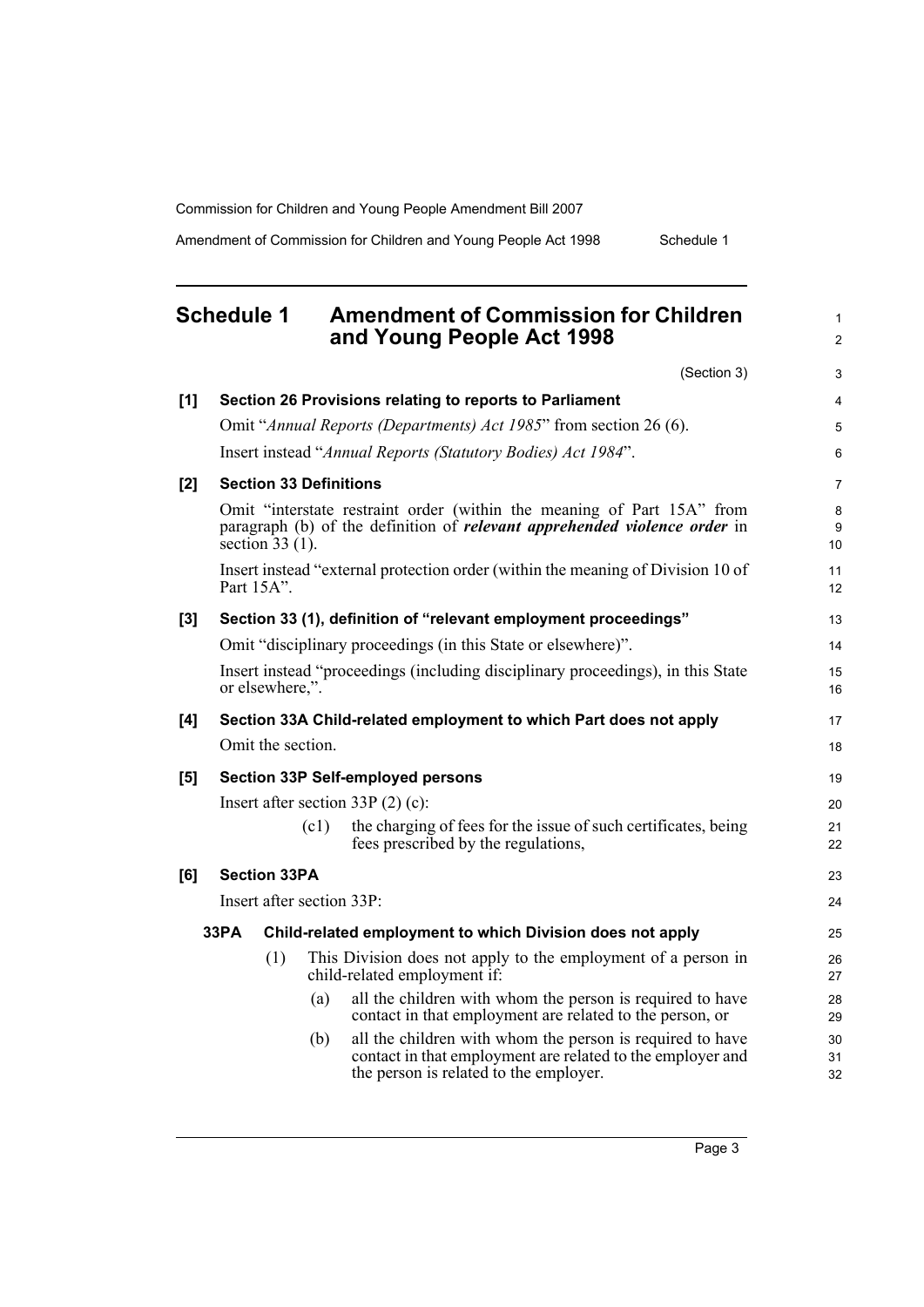|     | (2)                    | For the purposes of this section, a person is <i>related</i> to another<br>person if:                                                                                                                                                                                                                                                                                                                                               | $\mathbf{1}$<br>$\overline{c}$         |
|-----|------------------------|-------------------------------------------------------------------------------------------------------------------------------------------------------------------------------------------------------------------------------------------------------------------------------------------------------------------------------------------------------------------------------------------------------------------------------------|----------------------------------------|
|     |                        | (a)<br>the person is a relative of the other person, or                                                                                                                                                                                                                                                                                                                                                                             | 3                                      |
|     |                        | (b)<br>the person is the guardian of the other person or a person<br>having the custody of or parental responsibility for the<br>other person (otherwise than as the holder of a public<br>office), or                                                                                                                                                                                                                              | $\overline{4}$<br>5<br>6<br>7          |
|     |                        | (c)<br>the spouse of the person is related to the other person (as<br>referred to in paragraph $(a)$ or $(b)$ ).                                                                                                                                                                                                                                                                                                                    | 8<br>9                                 |
|     | (3)                    | In this section:                                                                                                                                                                                                                                                                                                                                                                                                                    | 10                                     |
|     |                        | <i>relative</i> of a person means the spouse, parent, child, grandparent,<br>grandchild, uncle, aunt, brother, sister, niece or nephew of the<br>person, whether the relationship is of the whole or the half-blood<br>and whether the relationship is natural or depends on the adoption<br>of a person.                                                                                                                           | 11<br>12<br>13<br>14<br>15             |
|     |                        | <i>spouse</i> of a person includes any person who is living with that<br>other person as that other person's partner on a bona fide<br>domestic basis.                                                                                                                                                                                                                                                                              | 16<br>17<br>18                         |
| [7] |                        | Section 35 Guidelines relating to procedures and standards for<br>background checking                                                                                                                                                                                                                                                                                                                                               | 19<br>20                               |
|     | Omit section $35(5)$ . |                                                                                                                                                                                                                                                                                                                                                                                                                                     | 21                                     |
| [8] | proceedings            | Section 39 Duties of employers with respect to relevant employment                                                                                                                                                                                                                                                                                                                                                                  | 22<br>23                               |
|     |                        | Omit section 39 (1A). Insert instead:                                                                                                                                                                                                                                                                                                                                                                                               | 24                                     |
|     | (1A)                   | For the purposes of this Part, relevant employment proceedings<br>are taken to have been completed when a finding has been made<br>by the employer as to whether the alleged reportable conduct, or<br>the alleged commission of an act of violence, occurred or may<br>have occurred, and a decision has been made by the employer as<br>to what action (if any) is to be taken against the employee in<br>respect of the finding. | 25<br>26<br>27<br>28<br>29<br>30<br>31 |
| [9] | <b>Section 39 (2)</b>  |                                                                                                                                                                                                                                                                                                                                                                                                                                     | 32                                     |
|     |                        | Omit the subsection. Insert instead:                                                                                                                                                                                                                                                                                                                                                                                                | 33                                     |
|     | (2)                    | The employer who notifies the Commission of information under<br>subsection (1) must also notify sufficient details of the<br>proceedings concerned to the Commission and each approved<br>screening agency that requests the information:                                                                                                                                                                                          | 34<br>35<br>36<br>37                   |
|     |                        |                                                                                                                                                                                                                                                                                                                                                                                                                                     |                                        |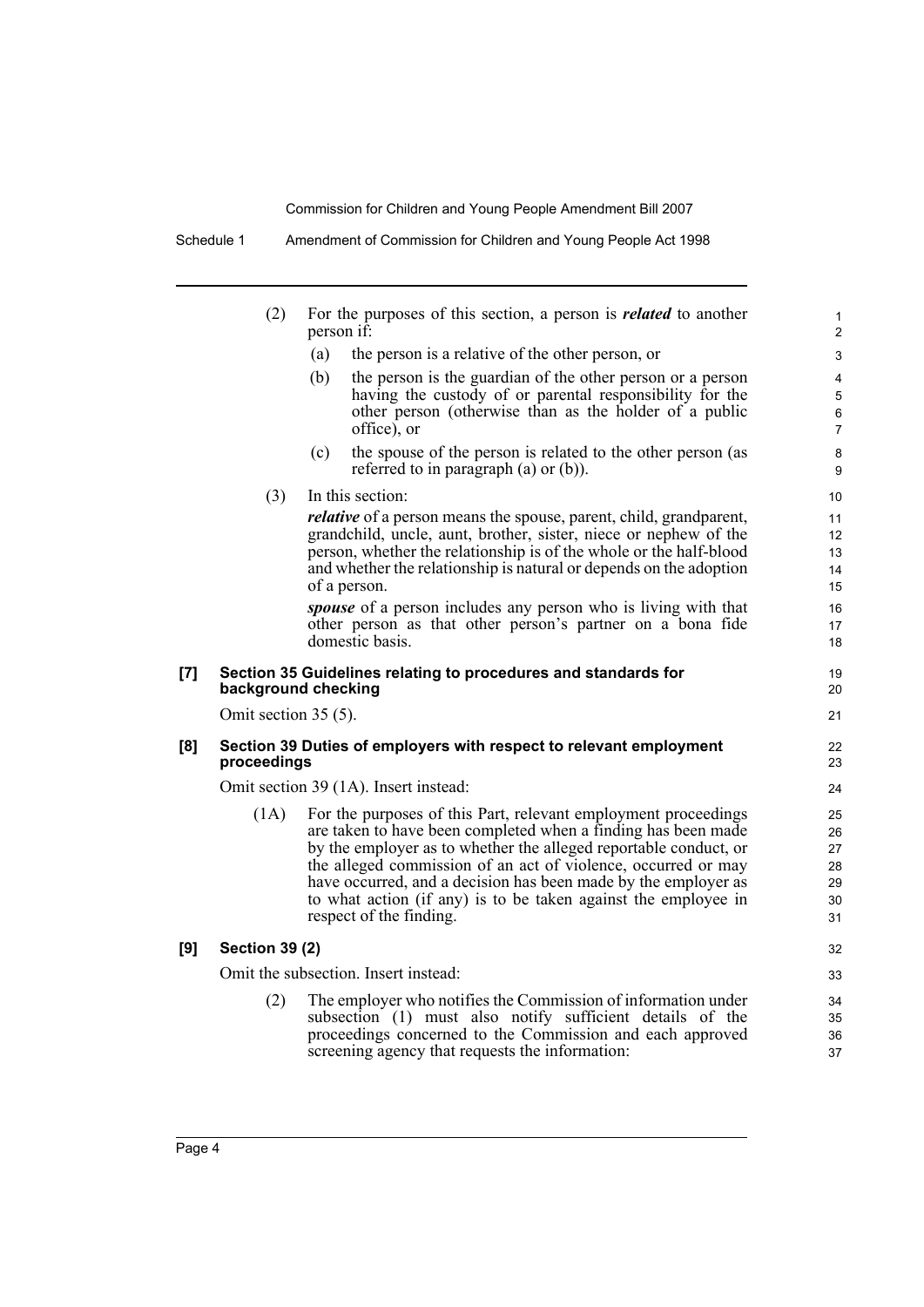| Amendment of Commission for Children and Young People Act 1998 | Schedule 1 |
|----------------------------------------------------------------|------------|
|                                                                |            |

|        |                       | for the purposes of background checking by the<br>(a)<br>Commission or that approved screening agency, or                                                                                                                                                                                                                                                                      | 1<br>$\overline{c}$              |
|--------|-----------------------|--------------------------------------------------------------------------------------------------------------------------------------------------------------------------------------------------------------------------------------------------------------------------------------------------------------------------------------------------------------------------------|----------------------------------|
|        |                       | for the purposes of the Commission exercising its function<br>(b)<br>under section $36(1)(a)$ of maintaining a database of<br>completed relevant employment proceedings.                                                                                                                                                                                                       | 3<br>4<br>5                      |
| $[10]$ | <b>Section 39 (3)</b> |                                                                                                                                                                                                                                                                                                                                                                                | 6                                |
|        | Omit "disciplinary".  |                                                                                                                                                                                                                                                                                                                                                                                | 7                                |
| $[11]$ | <b>Section 45B</b>    |                                                                                                                                                                                                                                                                                                                                                                                | 8                                |
|        |                       | Omit the section. Insert instead:                                                                                                                                                                                                                                                                                                                                              | 9                                |
|        | 45B                   | <b>Establishment of the Team</b>                                                                                                                                                                                                                                                                                                                                               | 10                               |
|        |                       | A committee of the Commission, to be known as the Child Death<br>Review Team, is established by this Act.                                                                                                                                                                                                                                                                      | 11<br>12                         |
| $[12]$ |                       | <b>Section 45N Functions of the Team</b>                                                                                                                                                                                                                                                                                                                                       | 13                               |
|        |                       | Insert after section $45N(1)$ :                                                                                                                                                                                                                                                                                                                                                | 14                               |
|        | (1A)                  | Any function of the Team with respect to child deaths occurring<br>in New South Wales may also be exercised by the Team in<br>connection with the death of a child dying outside the State while<br>ordinarily resident in the State.                                                                                                                                          | 15<br>16<br>17<br>18             |
|        | (1B)                  | The Convenor may enter into an agreement or other arrangement<br>for the exchange of information between the Team and a person<br>or body having functions under the law of another State or a<br>Territory that are substantially similar to the functions of the<br>Team, being information relevant to the exercise of the functions<br>of the Team or that person or body. | 19<br>20<br>21<br>22<br>23<br>24 |
| $[13]$ |                       | Section 45U Confidentiality of information                                                                                                                                                                                                                                                                                                                                     | 25                               |
|        |                       | Insert after section 45U (1) (c) (iv):                                                                                                                                                                                                                                                                                                                                         | 26                               |
|        |                       | giving effect to any agreement or other arrangement<br>(v)<br>entered into under section 45N (1B), or                                                                                                                                                                                                                                                                          | 27<br>28                         |
| $[14]$ |                       | <b>Section 48 Protection from liability</b>                                                                                                                                                                                                                                                                                                                                    | 29                               |
|        |                       | Insert "or omitted" after "was done".                                                                                                                                                                                                                                                                                                                                          | 30                               |
| $[15]$ |                       | Schedule 3 Savings, transitional and other provisions                                                                                                                                                                                                                                                                                                                          | 31                               |
|        |                       | Insert at the end of clause $1(1)$ :                                                                                                                                                                                                                                                                                                                                           | 32                               |
|        |                       | Commission for Children and Young People Amendment Act<br>2007                                                                                                                                                                                                                                                                                                                 | 33<br>34                         |
|        |                       |                                                                                                                                                                                                                                                                                                                                                                                |                                  |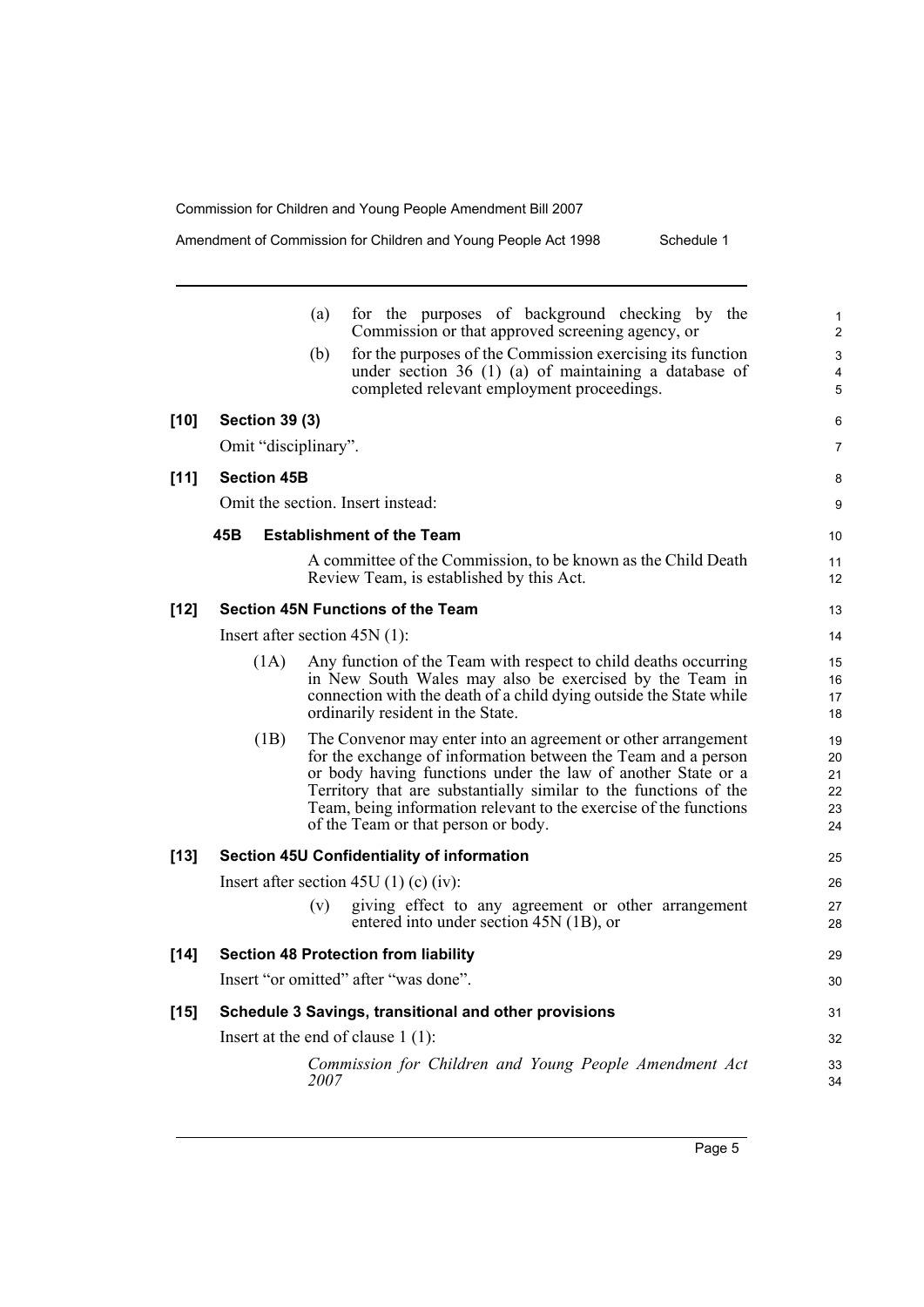Schedule 1 Amendment of Commission for Children and Young People Act 1998

#### **[16] Schedule 3, Part 6**

Insert after clause 11:

### **Part 6 Provisions consequent on enactment of Commission for Children and Young People Amendment Act 2007**

#### **12 Meaning of "amending Act"**

In this Part:

*amending Act* means the *Commission for Children and Young People Amendment Act 2007*.

1 2

3 4 5

#### **13 Abolition of old Child Death Review Team**

The Child Death Review Team constituted as a corporation by section 45B (as in force immediately before the repeal and re-enactment of that section by the amending Act), is abolished.

#### **14 Continuation of existing membership of Child Death Review Team**

A person who, immediately before the repeal and re-enactment of section 45B by the amending Act, held office as a member of the Child Death Review Team established by that section continues to hold office as a member of the Child Death Review Team established by section 45B as re-enacted for the balance of his or her term of office, subject to this Act.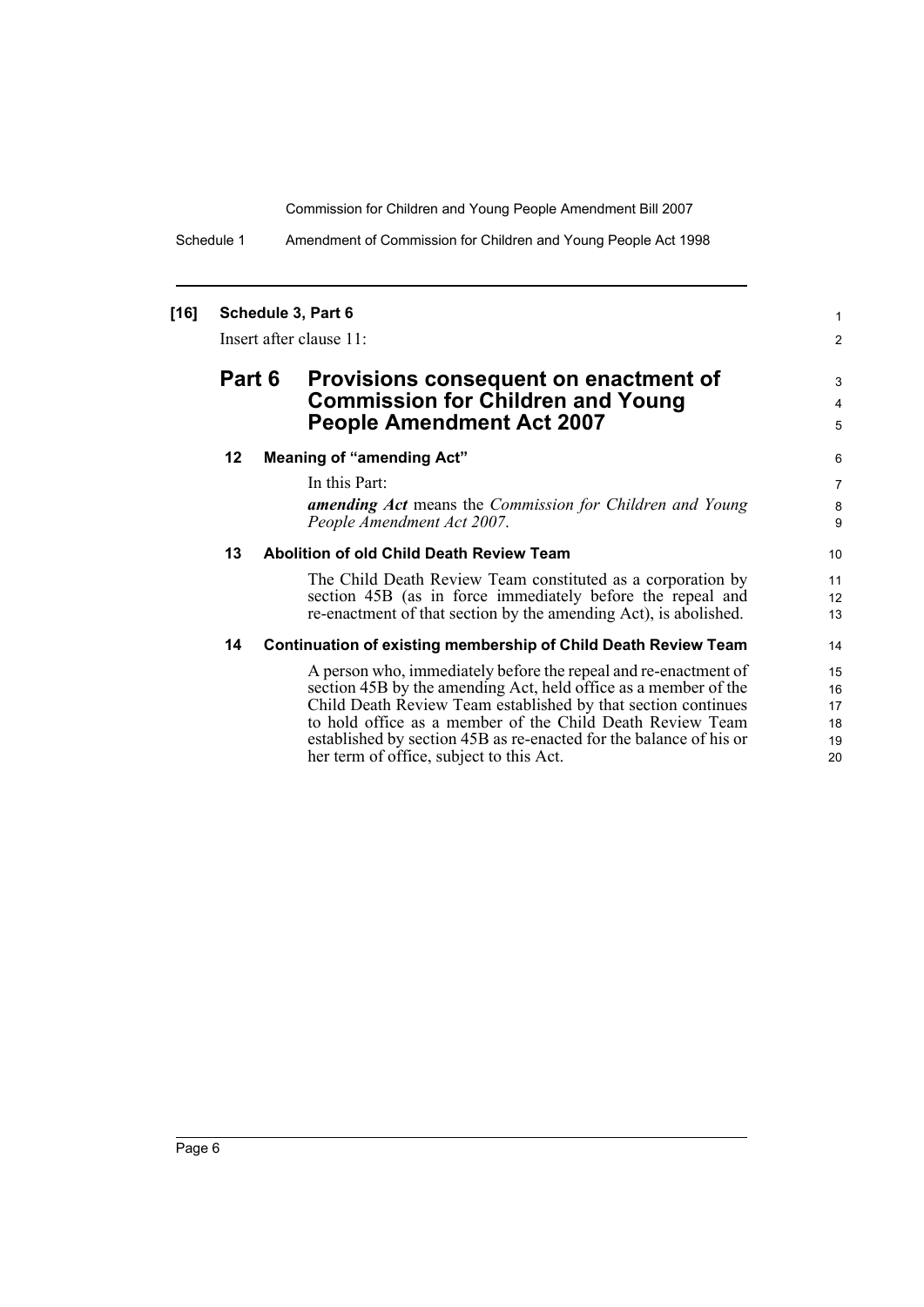Amendment of Parliamentary Electorates and Elections Act 1912 Schedule 2

### <span id="page-12-0"></span>**Schedule 2 Amendment of Parliamentary Electorates and Elections Act 1912**

(Section 4)

1  $\mathfrak{p}$ 

3 4 5

#### **Section 81NA**

Insert after section 81N:

#### **81NA Duty of persons to assist the CYP Commission**

- (1) It is the duty of a prescribed person to provide the CYP Commission with full and unrestricted access to records that are under the person's control, or whose production the person may, in an official capacity, reasonably require, being records to which the CYP Commission reasonably requires access for the purpose of exercising its functions under this Part.
- (2) A provision of any Act or law that restricts or denies access to records does not prevent a person to whom subsection (1) applies from complying, or affect the person's duty to comply, with that subsection.
- (3) Access to which the CYP Commission is entitled under subsection (1) includes:
	- (a) the right to inspect and, on request, to be provided with copies of, any record referred to in that subsection, and
	- (b) the right to inspect any non-documentary evidence associated with any such record.

#### (4) In this section:

*prescribed person* means any of the following persons:

- (a) the Registrar or other proper officer of a court,
- (b) the Commissioner of Police,
- (c) any person holding a statutory office prescribed by the regulations,
- (d) any person employed under Chapter 1A (The Government Service) of the *Public Sector Employment and Management Act 2002* to hold a position or an office prescribed by the regulations.